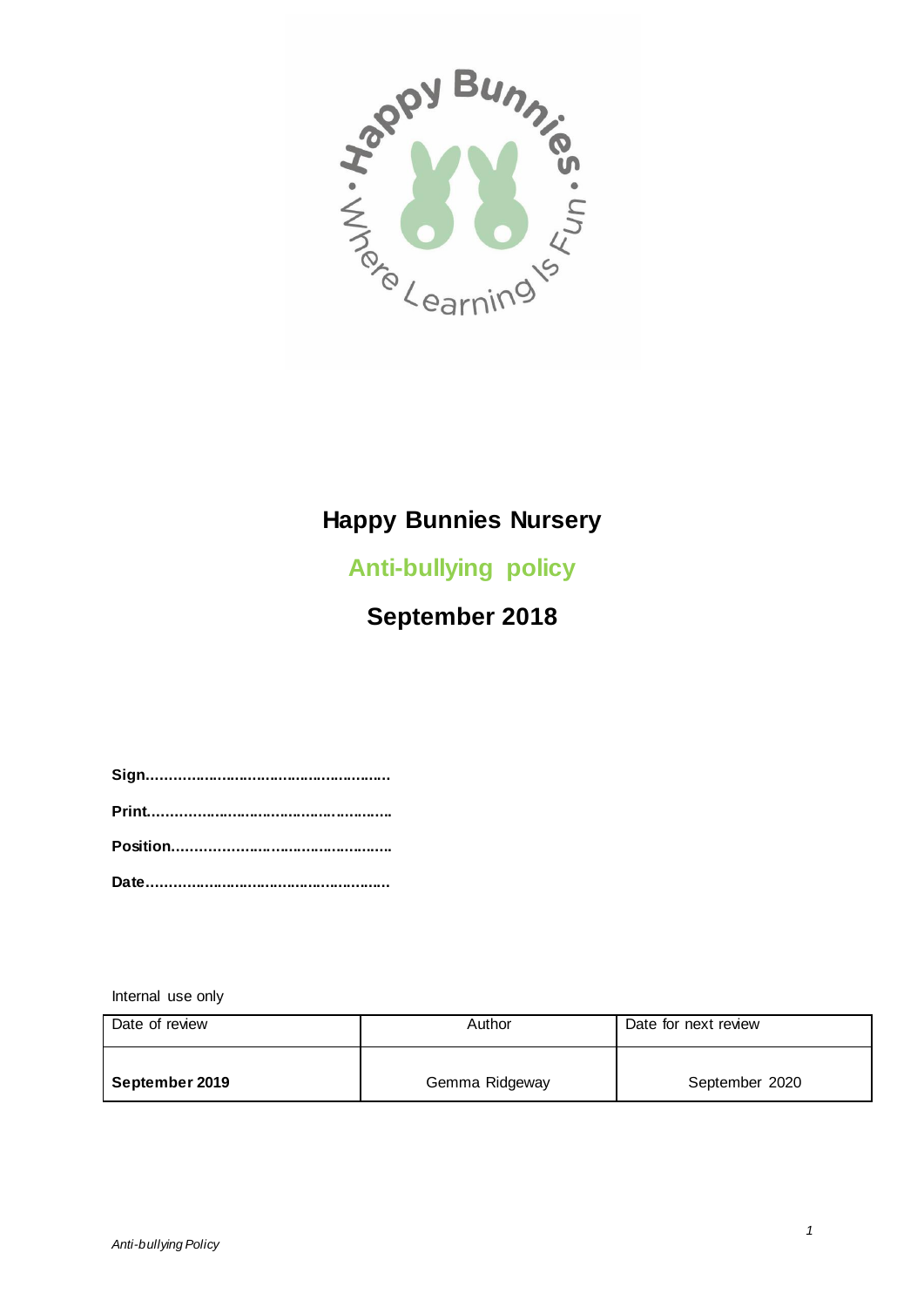## **Anti-Bullying Policy**

At Happy Bunnies, staff follow the following Policy and Procedure and understand the types and effects of Bullying.

Physical – pushing, kicking, hitting, pinching and other forms of violence or threats.

- Verbal name calling, sarcasm, spreading rumours, persistent teasing
- Emotional excluding, tormenting, ridicule or humiliation
- Racist Racial taunts, graffiti or gestures
- Social unwanted physical contact or abusive comments
- Homophobic any hostile or offensive action against lesbian, gay males or bisexuals or those perceived to be these above.

All of the above forms of bullying cannot just be delivered on a personal, face to face basis, but also by using existing and new technology, known as cyber bullying. We can sum up bullying as actions taken by one or more people with the deliberate intention of hurting another person (in any of the above ways).

Bullying is about a pre-meditated act, which relies on a stage of cognitive development in order to think the process through.

#### **Aims and Objectives**

- Bullying is wrong and is damaging to individual people. proactively implements policies and procedures to prevent this, by developing a nursery in which bullying is regarded as unacceptable.
- We aim to deliver a safe and secure environment where all children can play and learn without fear or anxiety.
- This policy aims to produce a consistent response to any bullying incidents that may occur.
- We aim to make all those connected with the nursery aware of our opposition to bullying and staff have a responsibility to eradicate bullying in our nursery.
- We do not tolerate any kind of bullying as stated above on any grounds whatsoever, and support all parties involved to gain a full understanding of our ethos.

#### **Rough and Tumble Play**

With recognition from The Pre-School Learning Alliance, Happy Bunnies have acknowledged and highlighted the need to recognise rough and tumble play as distinct from inappropriate or aggressive behaviour. Television or films, which include superheroes, often influence young children or weapon play and they will mimic this behaviour through their play. We endorse the following strategies to manage this kind of play:

- Recognise that this is pro-social play rather than aggressive
- Set boundaries for the games to be set out in
- Use planning opportunities to discuss the concept of 'good' and 'bad'.
- Support the play to find alternative solutions to weapon play, exploring different scenarios.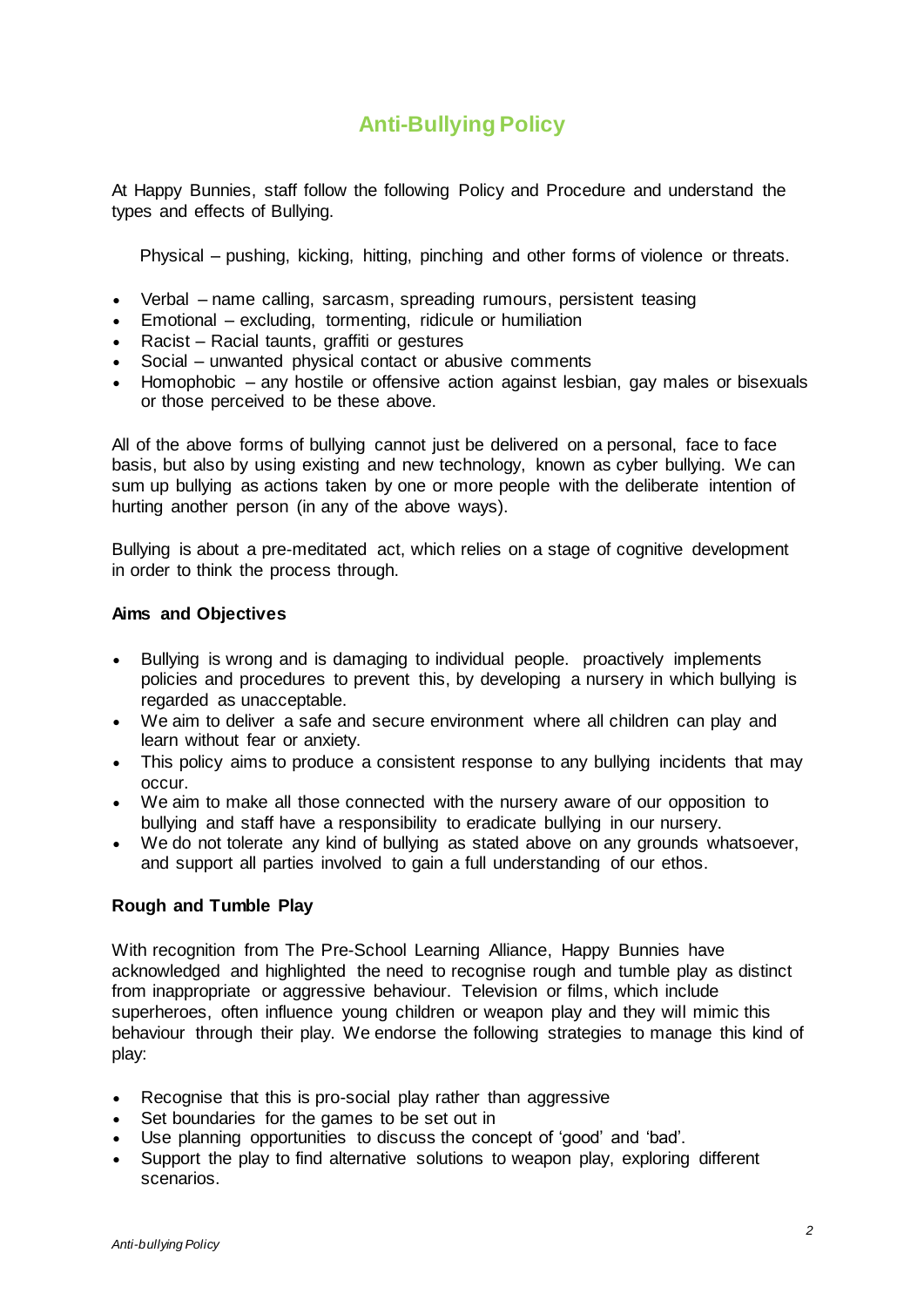#### **Hurtful Behaviour**

Very young children are 'egocentric' which means that they put their own feelings before others, and even the most considerate child will have the occasional outburst due to frustration, anger or over exuberance. We acknowledge that this is a developmental area that needs to be nurtured and supported and that very young children do not intentionally wish to cause hurt. If hurtful comments are made, our strategies are:

- To recognise that very young children are not always able to manage their own feelings and deliver them appropriately
- Assist in this management to support their biological and cognitive development.
- Offer support to both parties and to discuss the issues through play, story times and circle time activities.

### **Anti – Bullying Procedure**

#### **The role of the manager**

- It is the responsibility of the manager to implement the Nursery anti-bullying strategy and to ensure that all staff (paid/unpaid) are aware of the policy and know how to deal with incidents of bullying.
- The manger ensures that all children begin to learn that bullying is wrong and that it is unacceptable behaviour in the nursery. The manager draws the attention of everyone to this fact through staff meetings and monitoring that this is being implemented on a regular basis.
- The manager ensures that all staff are in receipt of sufficient training to be equipped to deal with any incidents of bullying.
- The manager set the nursery climate of mutual support and praise for successes, so making bullying less likely. When people feel they are important and belong to a friendly and welcoming setting, bullying is far less likely to occur.

#### **The role of staff**

- Staff in the nursery take all forms of bullying seriously and intervene to prevent incidents from taking place. A record is kept of all incidents of bullying that happen in the nursery and these are shared with the manager.
- If staff witnesses an act of bullying they will do all they can to support the person or persons who are being bullied. If a child is being bullied over a period of time, then, after consultation with the manager, the key worker informs the child's parent.
- For all incidents of bullying behaviour management form should be completed. We record all incidents of bullying that occur within the nursery.
- If practitioners become aware of any bullying taking place between members of a group, we deal with the situation immediately. This will involve supporting all parties to understand that this is not acceptable to be bullied, to be the recipient of bullying, and that the nursery will deal with the situation very seriously. If the patterns repeat of bullying the child's parents should be asked to meet with the manager.